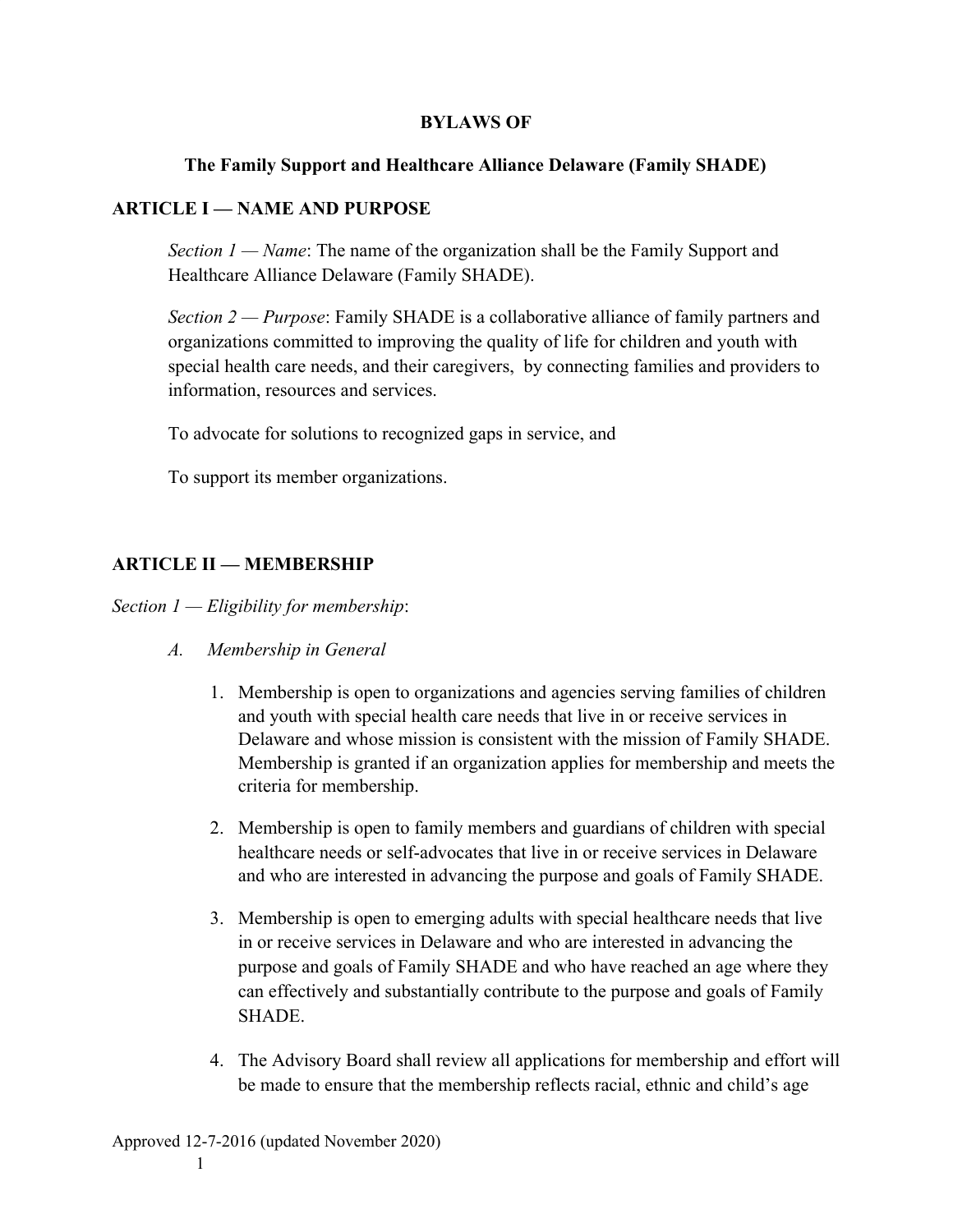diversity as well as diversity in representation from each county, disability and chronic health condition.

### *B. Voting Membership*

Voting membership in Family SHADE is granted after completion and receipt of membership application, mission statement and letter of intent and is approved by the Membership Committee. Each member organization shall be eligible to appoint one voting representative to cast the member's vote in general elections. Voting members may serve on the Advisory Board.

Organizations that are eligible for **Voting Membership** include:

Start-up Organizations Non-profit Organizations/ Non-profit Corporations (501(c)3) Advocacy Groups Support Groups

*C. Collaborating Membership (Non-voting membership):*

The Board shall have the authority to establish and define non-voting categories of membership, including the category of Collaborative Membership.

The role of Collaborative Members is to provide input and advice to the Advisory Board, officers and membership. Collaborative Members may participate on Family SHADE projects as unfunded partners with Voting Members via a Memorandum of Understanding.

Collaborating members may serve on Committees and the Advisory Board as Ex Officio members.

Organizations, agencies or individuals that are eligible for Collaborating Membership include:

> Government Agencies For-profit organizations Corporations Health Systems Family Members or guardians of children with special health care needs Self-advocates transitioning to adulthood

*Section 2 — Annual dues:* No dues are required for membership.

Approved 12-7-2016 (updated November 2020)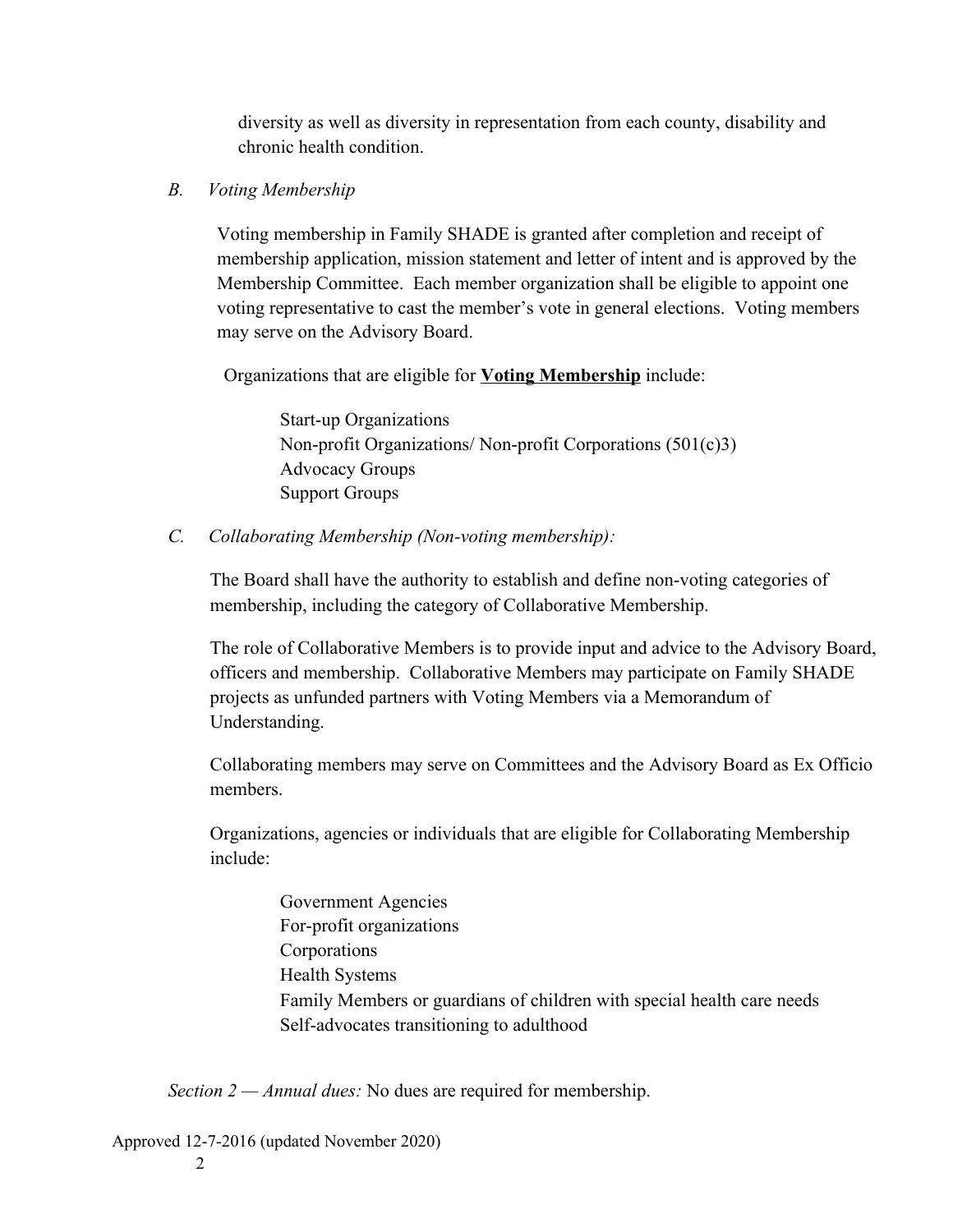*Section 3 –Rights of voting members:* Each member shall be eligible to appoint one voting representative to cast the member's vote in association elections.

*Section 4 – Eligibility for grants:* Members in good standing are eligible to participate in Family SHADE grants. Lead agencies (organizations) on all Family SHADE grant proposals must be voting members and have  $501(c)3$  non-profit status. Individuals serving as voting members may sub-contract on Family SHADE grants, but may not serve as a lead agency.

### *Section 5 — Resignation and termination for General Membership:*

- A. A member may resign at any time by giving written notice to Family SHADE. Unless otherwise specified in the notice, the resignation shall take effect upon receipt of the notice or as of the date of effect within the letter, and acceptance of the resignation shall not be necessary to make it effective.
- B. A member may be involuntarily removed from the membership by a 2/3 vote of the Board for just cause, including the following:
	- 1. failure to meet membership criteria (e.g. no longer serves children and youth with special health care needs).
	- 2. failure to effectively support Family SHADE's mission and purpose; or
	- 3. development of an on-going and pervasive conflict of interest (e.g. member becomes paid employee of an administering agency such as the University of Delaware's Center for Disabilities Studies);

# **ARTICLE III — MEETINGS OF MEMBERS**

- *Section 1 Regular meetings:* Regular meetings of the members shall be held two times per year , at a time and place designated by the chair to facilitate broad and varied attendance.*Section 2*At the meetings, the members shall elect directors and officers, receive reports on the activities of the association, and determine the direction of the association for the coming year or other such business deemed necessary.
- *Section 3— Special meetings:* Special meetings may be called by the chair or a simple majority of the Advisory Board. A petition signed by 30 percent of voting members may also call a special meeting.
- *Section4 Notice of meetings:* notice of each meeting shall be provided to each voting member, electronically, not less than two weeks prior to the meeting. *Section5 — Quorum*: The members present at any properly announced meeting shall constitute a quorum.

Approved 12-7-2016 (updated November 2020)

3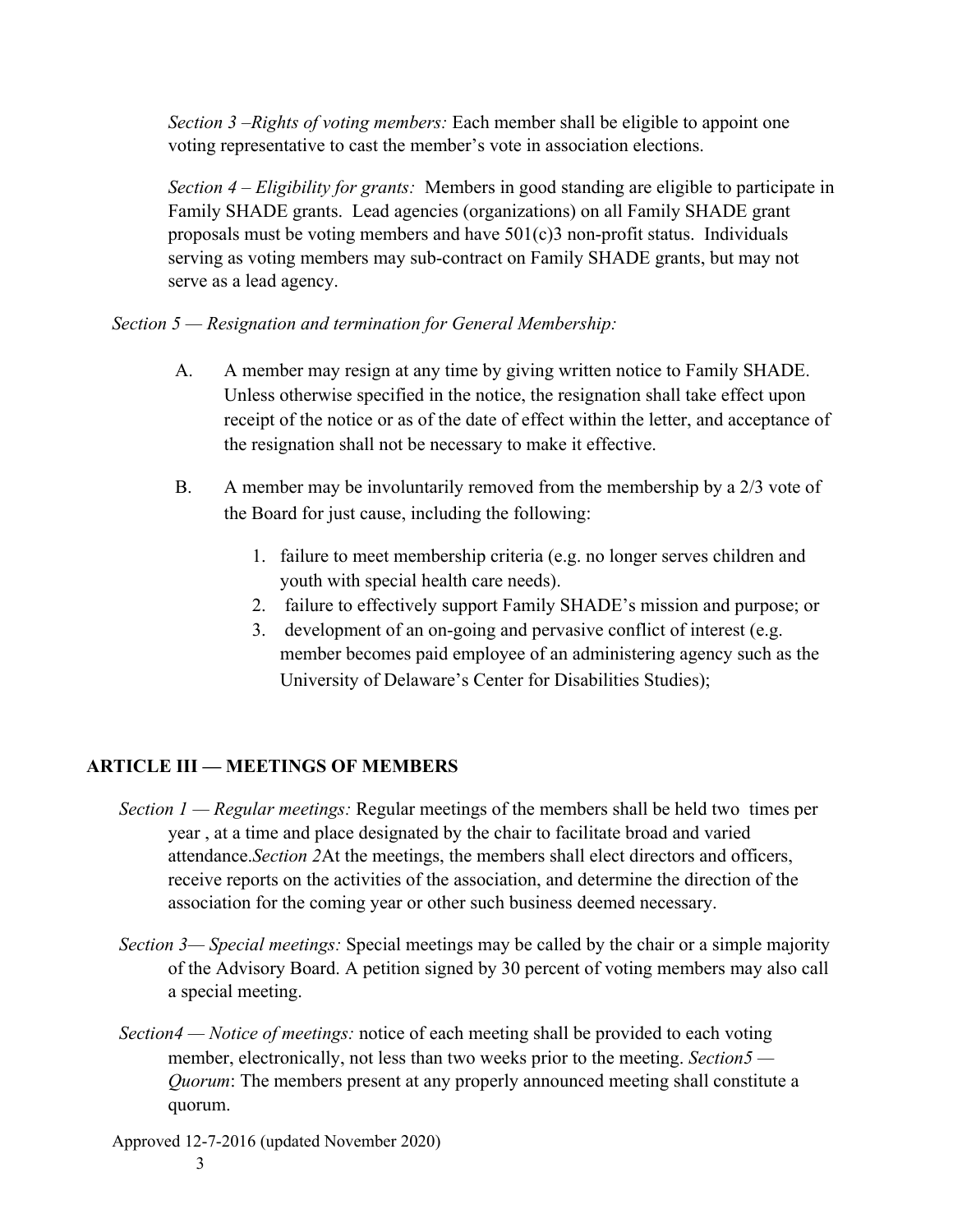- *Section 6— Voting:* All issues to be voted on shall be decided by a simple majority of those participating at the meeting in which the vote takes place in person or by teleconference or video-conference.
- *Section7– Precedence:* The Advisory Board's decisions take precedence over actions of the organization, except for elections and by-laws. A 2/3 vote of the membership is required to override the actions of the Advisory Board

# **ARTICLE IV — ADVISORY BOARD**

*Section 1 — Board role, size, compensation and composition:* The member-driven Board recommends overall policy and direction of Family SHADE. The Board shall have up to 15, but not fewer than 9 voting members. The Advisory Board receives no compensation. Family members, guardians or self-advocates transitioning to adulthood who are voting members of Family SHADE's Advisory Board may receive a \$50 honorarium to cover their expenses related to participation in each Family SHADE Advisory Board meeting. An effort will be made to include Board members who represent both disabilities and chronic health conditions.

Collaborating members may serve on the Advisory Board in an Ex Officio (non-voting) capacity at the chair's discretion and do not constitute part of the quorum.

A minimum of two of the Advisory Board positions shall be set aside for **family members/guardians** and one position shall be set aside for a trained **self-advocate transitioning to adulthood**. In the event that there are not adequate candidates to fill these positions, they will be open to all voting members.

### *Section 2 — Board Terms and Board Elections:*

- A Membership Committee shall be responsible for nominating a slate of prospective Board members representing the association's constituency. Nominations of individuals to serve on the Advisory Board shall be solicited from Family SHADE Voting Members. All voting members will be eligible to send one representative to vote for each candidate,. . . One Advisory Board member, whose term is not expiring, shall serve on the Membership Committee.
- B. Subject to the membership composition requirements, a slate of candidates for each category of representatives on the Board shall be submitted to the membership. The membership will select the members of the Advisory Board by a majority vote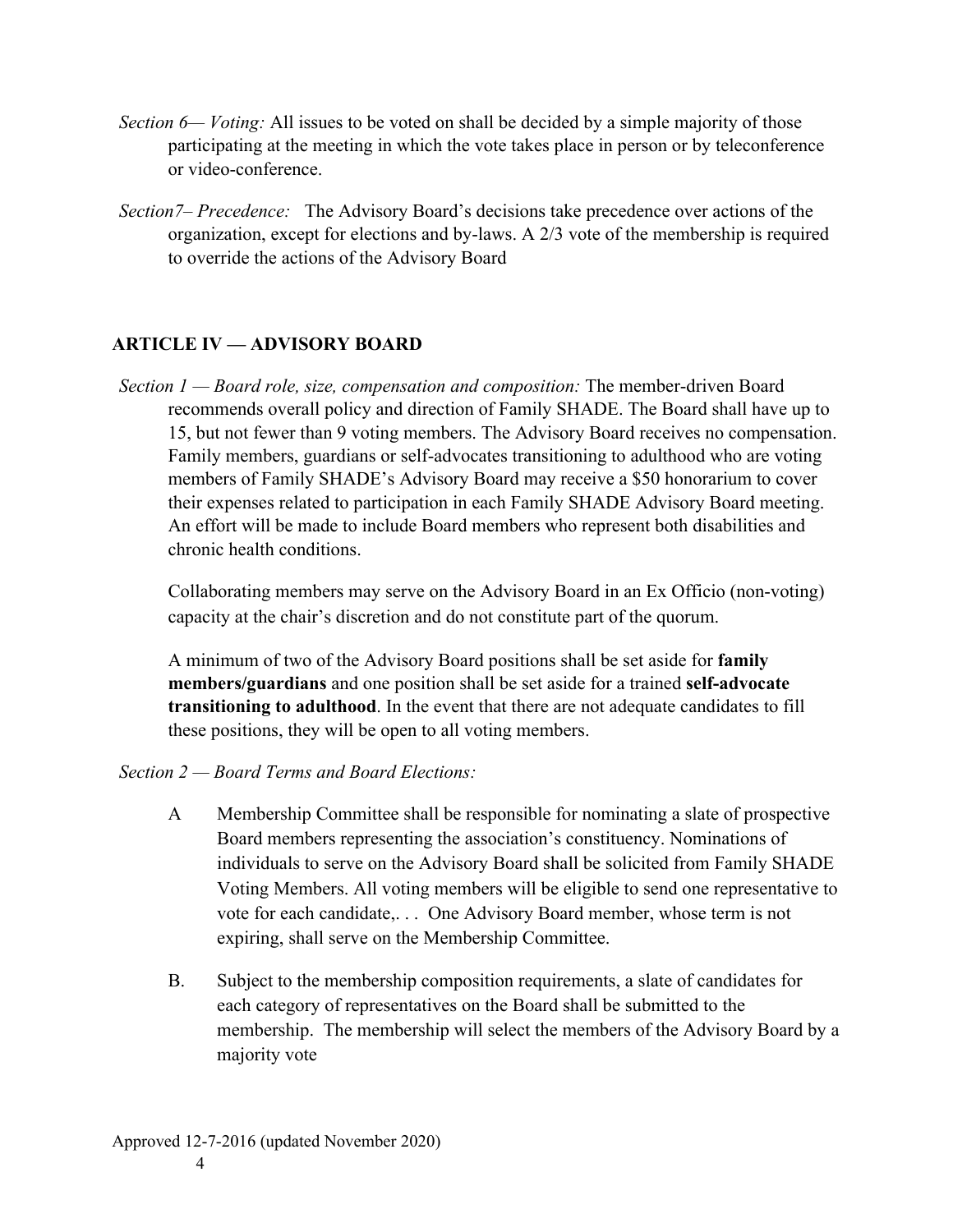- C. Advisory Board members shall be elected or re-elected by the voting representatives of members at one of the two regular meetings. Advisory Board members will be elected by a simple majority of members present at the annual meeting. In the event that there are more than 2 candidates for a position and where a majority is not obtained during a votet, the candidate with the least votes will be eliminated as a candidate and a revote including the remaining candidates will occur. This process will continue until all positions are filled.
- D. Terms of Advisory Board members shall be staggered to promote expiration of approximately one third of the members' terms annually. all members shall be appointed for a term of three (3) years and shall serve until their successors are duly appointed and qualified. There is no limit on the number of terms a member may serve.

In the event of a vacancy, the unexpired term shall be filled at the next membership meeting, provided that the resignation is received in time for the election to be included as part of the agenda included with meeting notice. A member who is elected to fill an unexpired term shall serve only until the expiration of the term. If a Board member who represents a member organization resigns, the member organization may appoint a new representative to the Board to fill the unexpired term. The designee may not, however, take on the role of Officer. The designee will be included on the ballot for election at the next membership meeting.

- *Section 3 Meetings and notice:* The Board shall meet at least four times a year, at an agreed upon time and place. An official Board meeting requires that each Board member have written notice at least two weeks in advance. The Chair and Vice Chair can advise on issues of concern related to Family SHADE business between meetings of the Advisory Board.
- *Section 4 Quorum:* A quorum must be attended by at least  $\frac{1}{2}$  of Board members for business transactions to take place and motions to pass. Participation via teleconference or video-conference is considered attendance.

 *Section 5 — Electronic Voting:*

Voting: Except as otherwise specified in the By-laws, motions before the Advisory Board require a majority of votes of the eligible Advisory Board members to be approved.

Advisory Board Members may cast votes in person or electronically, by the given deadline. but all votes must be received within 2 weeks after of the date on which the ballots are issued. Members who are not in attendance at the meeting may only vote if by their vote they affirm that they have had equivalent access to materials related to the vote

Approved 12-7-2016 (updated November 2020)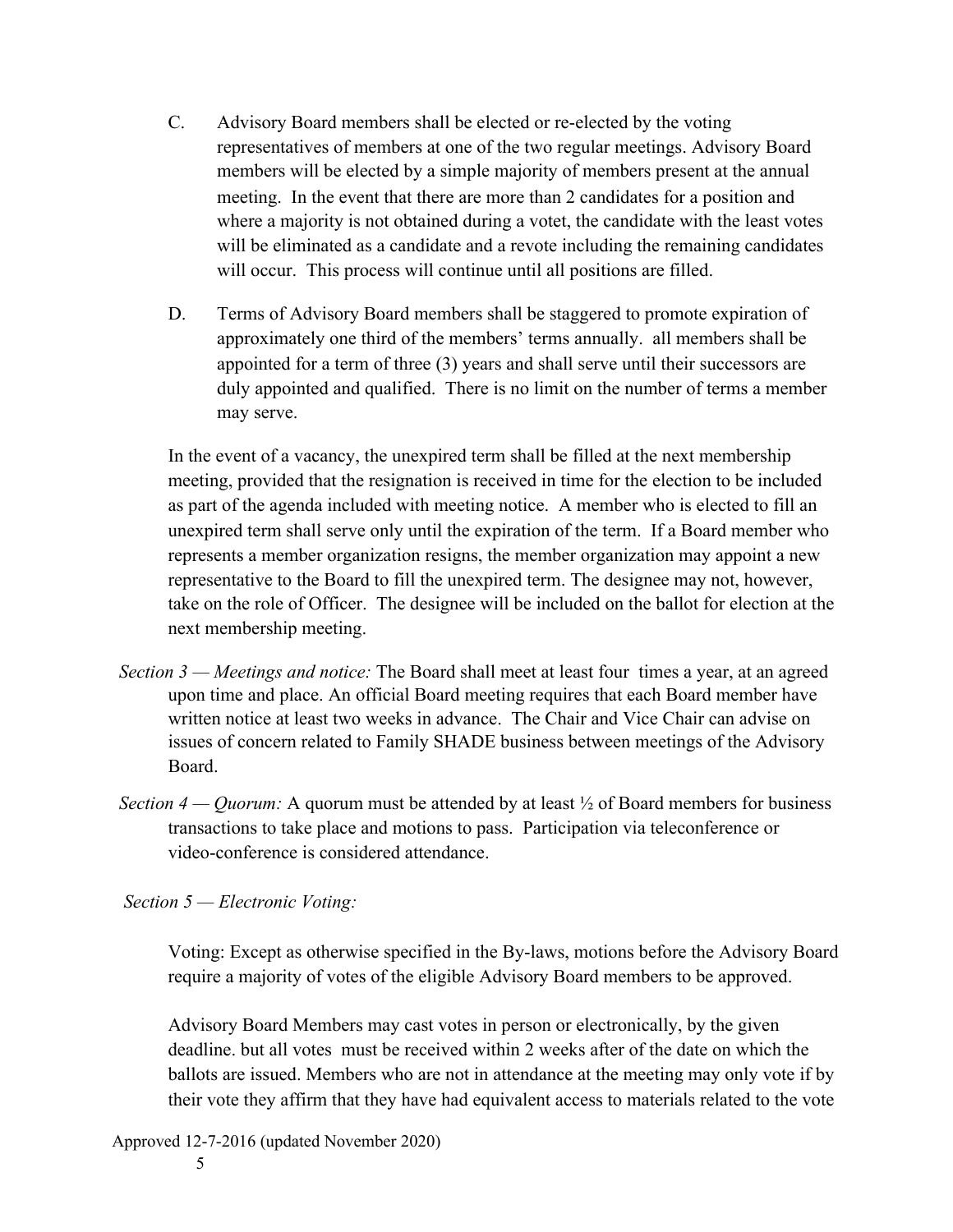and an equivalent opportunity for discussion with advisory Board members who attended the meeting in person.

*Section 6 --- Officers and Duties:* There shall be three officers of the Board, consisting of a chair, vice-chair, and secretary. The officers will oversee governance of Family SHADE and issues related to the bylaws. The Executive Board will make recommendations to the Advisory Board, and if approved, the recommendations will be voted on at the next Membership Meeting.

The individual duties of the Officers are as follows:

*The chair* shall convene regularly scheduled Board meetings and shall preside or, in their absence, arrange for the vice-chair to preside at each membership, Board or executive meeting.

The chair, in consultation with the Board, shall appoint members of committees. The chair may serve as an ex officio member of any committee, standing and special, except for the Membership and Nominating Committees.

*The vice-chair* will preside over meetings in the absence of the chair.

*The secretary* shall be responsible for keeping records of Board actions, including overseeing the taking of minutes at all Board meetings. The secretary shall preside over meetings in the absence of the chair and vice-chair.

The chair or vice-chair shall attend initial meetings of all committees.

- *Section 7 Vacancies:* When a vacancy on the Board exists mid-term nominations shall be sent out to Board members with the regular Board meeting announcement, to be voted upon at the next Board meeting. These vacancies will be filled only to the end of the particular Board member's term.
- *Section 8 Resignation, termination, and absences:* Resignation from the Board must be in writing and received by the Secretary. A Board member shall be terminated from the Board due to excess absences, more than two unexcused absences from Board meetings in a year. A Board member may be removed for other reasons by a three-fourths vote of the remaining directors.
- *Section 9 Special meetings:* Special meetings of the Board shall be called upon the request of the chair, or one-third of the Board. Notices of special meetings shall be sent out by the staff to each Board member at least two weeks in advance.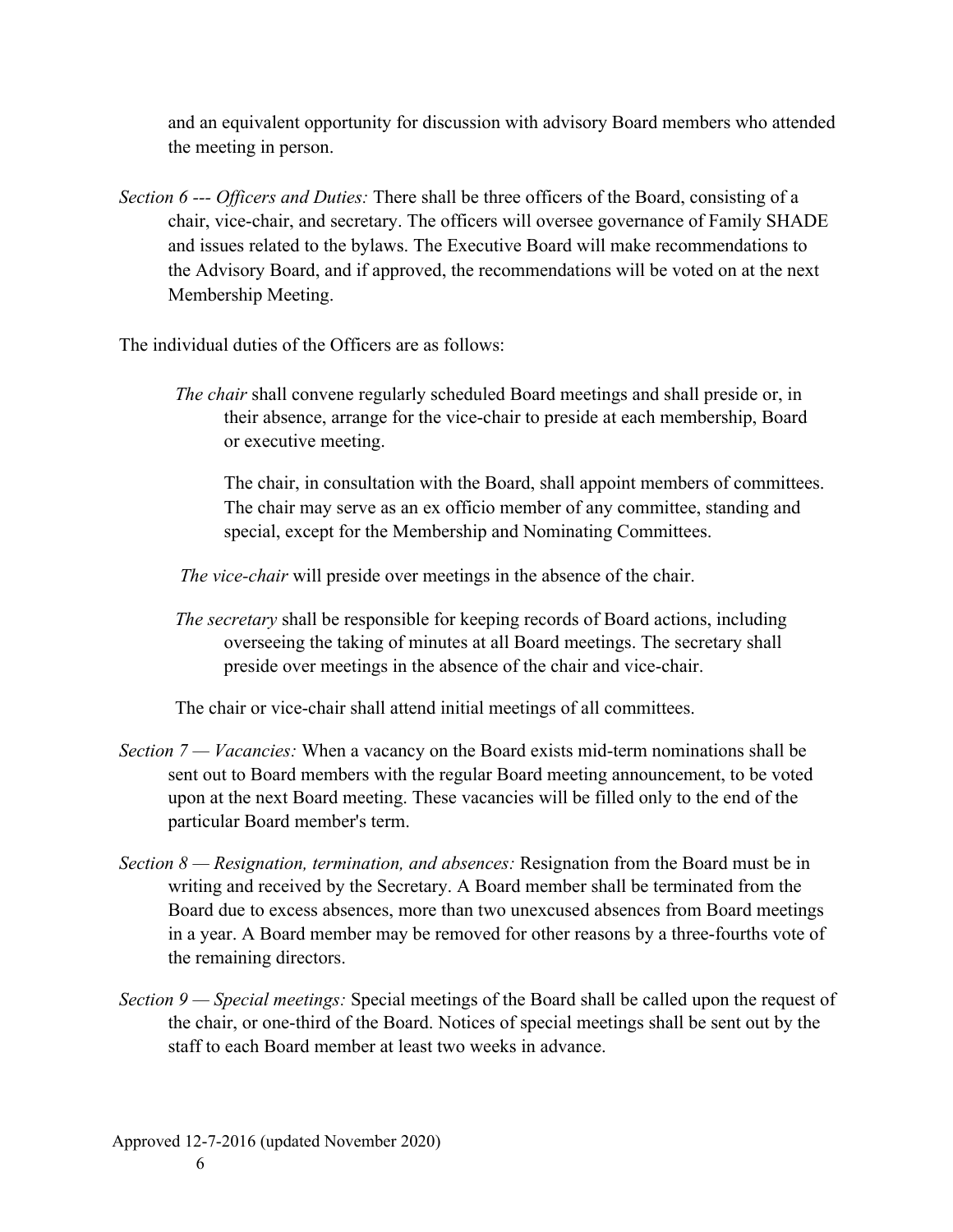### **ARTICLE V — COMMITTEES**

- *Section 1 Committee formation:* The Advisory Board may create standing committees by a 2/3 vote. Formation of standing committees will be affirmed by a majority vote at a regular membership meeting. The chair may create Ad Hoc committees as needed to address short term tasks within a defined term. The Board Chair appoints all committee members. Committee Chairs will be elected by majority vote of the committee members. A member of the Advisory Board will serve on each committee. Committee Chairs will report committee recommendations to the Advisory Board. The recommendation of a committee will be considered a motion not requiring a second for action. The Board will then determine by vote whether to adopt the on committee's recommendations. With the recommendation of the Advisory Board Chair, the Advisory Board may remove a Committee Chair for failure to carry out the duties of the Committee Chair.
- *Section 2 Executive Committee:* The three officers and the chairs of standing committees shall serve as the members of the Executive Committee. Except for the power to amend the bylaws, the Executive Committee shall have all the powers and authority of the Advisory Board in the intervals between meetings of the Advisory Board, and require a majority vote of the Executive Committee. In the event of a tied vote, the Advisory Board will be polled.
- *Section 3 Standing Committees:* The Membership Committee, and the Sustainability Committee are standing committees.

### **ARTICLE VI – FINANCIAL OVERSIGHT**

*Section 1 — Financial Oversight:* The Center for Disabilities Studies is responsible for developing and reviewing fiscal procedures and the annual budget. They are responsible for oversight of Family SHADE finances and staff support to the Advisory Board..

# **ARTICLE VII – CONFLICT OF INTEREST**

#### *Section 1 — Conflict of Interest*

A. A conflict of interest on the part of a Member of the Advisory Board with respect to an issue means the Member has a material and direct personal or financial interest on the issue that is not common to Members of the Advisory Board generally, and includes, but is not limited to, a personal relationship with a person involved in the issue (e.g., relative, close personal friend); a material business

Approved 12-7-2016 (updated November 2020)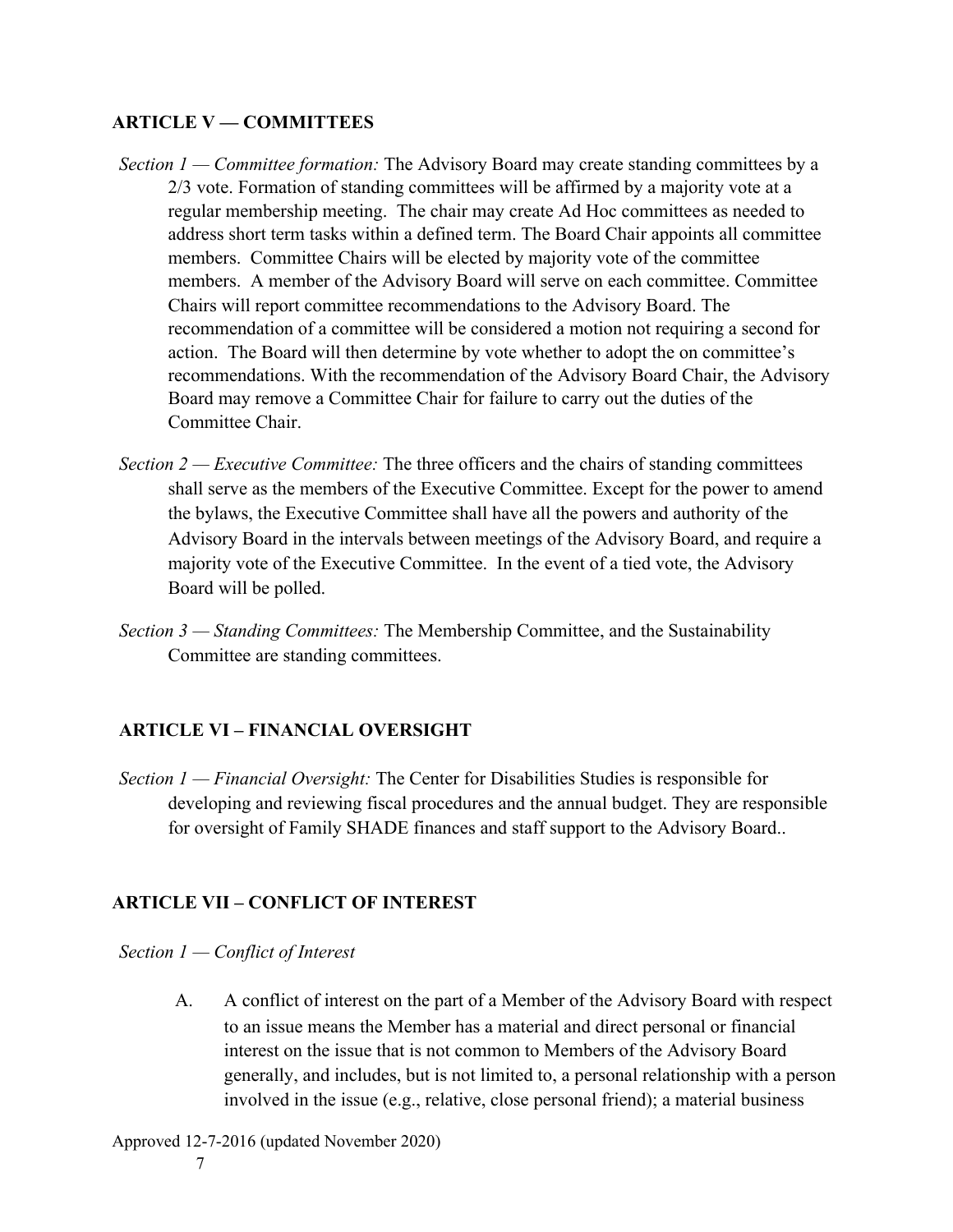relationship (contractual or professional) with a person involved in the issue; current employment by the organization, association or other such entity or person involved in the issue.

- B. A Member shall announce the existence of a Conflict of Interest or possible Conflict of Interest on his or her part with respect to an issue before the Advisory Board or any of its committees prior to the beginning of discussion of such issue or as soon thereafter as the Member determines that there may be a Conflict of **Interest.**
- C. If a Member is uncertain whether a Conflict of Interest exists, he or she shall bring the matter to the attention of the Executive Committee, which shall determine if a Conflict of Interest exists.
- D. A Member with a Conflict of Interest may not vote on any matter related to the Conflict of Interest. At any meeting where a Conflict of Interest has been declared, the minutes of the meeting shall reflect the existence of a Conflict of Interest, and the vote of such Member shall be recorded as an abstention on the matter involving the Conflict of Interest. In a matter where there is potential for financial gain or a competitive situation a member with a Conflict of Interest may not vote on or participate in the discussion related to the matter.

### **ARTICLE VIII —STAFF**

*Section 1 — Project Director and Staff:* Family SHADE Project Director and staff are hired by the Center for Disabilities Studies to fulfill responsibilities delineated by contract with Delaware's Division of Public Health and other granting agencies. The Project Director has day-to-day responsibilities for the organization, including carrying out the organization's goals and policies. The Project Director will attend Board meetings, membership meetings and special meetings, report on the progress of the organization, and answer questions of the Board members.

# **ARTICLE IX — AMENDMENTS**

*Section 1 — Amendments:* These bylaws may be amended when necessary by majority of the voting members present at a regular membership meeting or special meeting. Proposed amendments are required to be submitted by 2/3 of the Advisory Board or by 30% of the voting members. Proposed amendments must be submitted to the Secretary or staff to be sent out with regular meeting announcements.